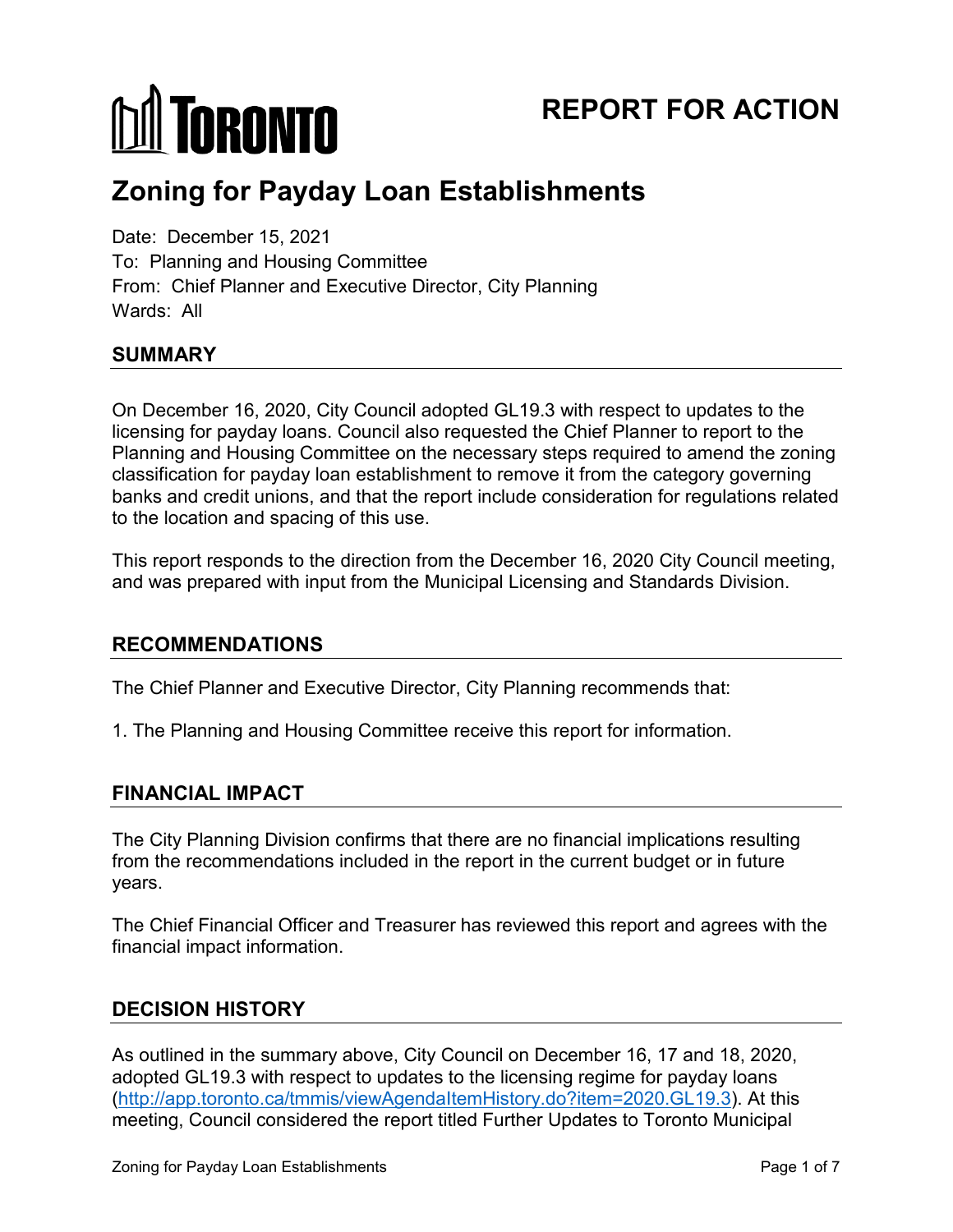Code, Chapter 545, Licensing – Payday Loan Establishments from the Executive Director, Municipal Licensing and Standards which responded to various outstanding directives. Council also requested the Chief Planner and Executive Director, City Planning, to report to the Planning and Housing Committee on the necessary steps required to amend the zoning classification for payday loan establishment to remove it from the category governing banks and credit unions, and that the report include consideration for regulations related to the location and spacing of this use.

On June 29, 2020, City Council adopted MM22.15 – Predatory Lending by Councillor Paula Fletcher, seconded by Councillor Joe Cressy [\(http://app.toronto.ca/tmmis/viewAgendaItemHistory.do?item=2020.MM22.15\)](http://app.toronto.ca/tmmis/viewAgendaItemHistory.do?item=2020.MM22.15), which requested the Executive Director, Municipal Licensing and Standards to report to the September 14, 2020 meeting of the General Government and Licensing Committee on any and all steps taken to respond to City Council's October 2019 decision on Item GL7.15 and to include all requests made of the Provincial and Federal governments.

On October 2, 2019, City Council adopted GL7.15 – including the report from the Executive Director, Municipal Licensing and Standards titled Update on the City of Toronto Municipal Code Chapter 545, Licensing of Payday Loan Establishments [\(http://app.toronto.ca/tmmis/viewAgendaItemHistory.do?item=2019.GL7.15\)](http://app.toronto.ca/tmmis/viewAgendaItemHistory.do?item=2019.GL7.15), which confirmed the regulations established in April 2018 for payday loan establishments in Toronto. City Council directed the Executive Director, Municipal Licensing and Standards to report back to the General Government and Licensing Committee on options to restrict advertising from payday loan establishments, the feasibility of creating a minimum separation distance between payday loan establishments and schools, and the feasibility of establishing a process for the local Councillor to object to the relocation of a payday loan establishment within the same Ward. City Council also directed that discussions be held with the financial services industry on improving access to financial products.

On April 24, 2018, City Council adopted LS24.3 – and the report from the Executive Director, Municipal Licensing and Standards titled Interim Regulations for Payday Loan Establishments and Consultation Plan

[\(http://app.toronto.ca/tmmis/viewAgendaItemHistory.do?item=2018.LS24.3\)](http://app.toronto.ca/tmmis/viewAgendaItemHistory.do?item=2018.LS24.3), which established interim licensing regulations for payday lending, including a business licence for payday loan establishments and a cap on the number of provincially licensed payday loan establishments operating in Toronto, as the wards existed on May 1, 2018.

On January 31, 2017, City Council adopted motion MM24.15 - Payday Loan Act - Public **Consultations** 

[\(http://app.toronto.ca/tmmis/viewAgendaItemHistory.do?item=2017.MM24.15\)](http://app.toronto.ca/tmmis/viewAgendaItemHistory.do?item=2017.MM24.15) and directed MLS to host public consultations on payday loan businesses, review other jurisdictions' practices in regulating payday loan businesses, and to report findings to the Licensing and Standards Committee.

On March 31, 2016, City Council adopted motion MM17.8 - Establishing Regulations and Minimum Separation Distances for Predatory Lenders [\(http://app.toronto.ca/tmmis/viewAgendaItemHistory.do?item=2016.MM17.8\)](http://app.toronto.ca/tmmis/viewAgendaItemHistory.do?item=2016.MM17.8) and directed the Chief Planner and Executive Director, City Planning to submit a report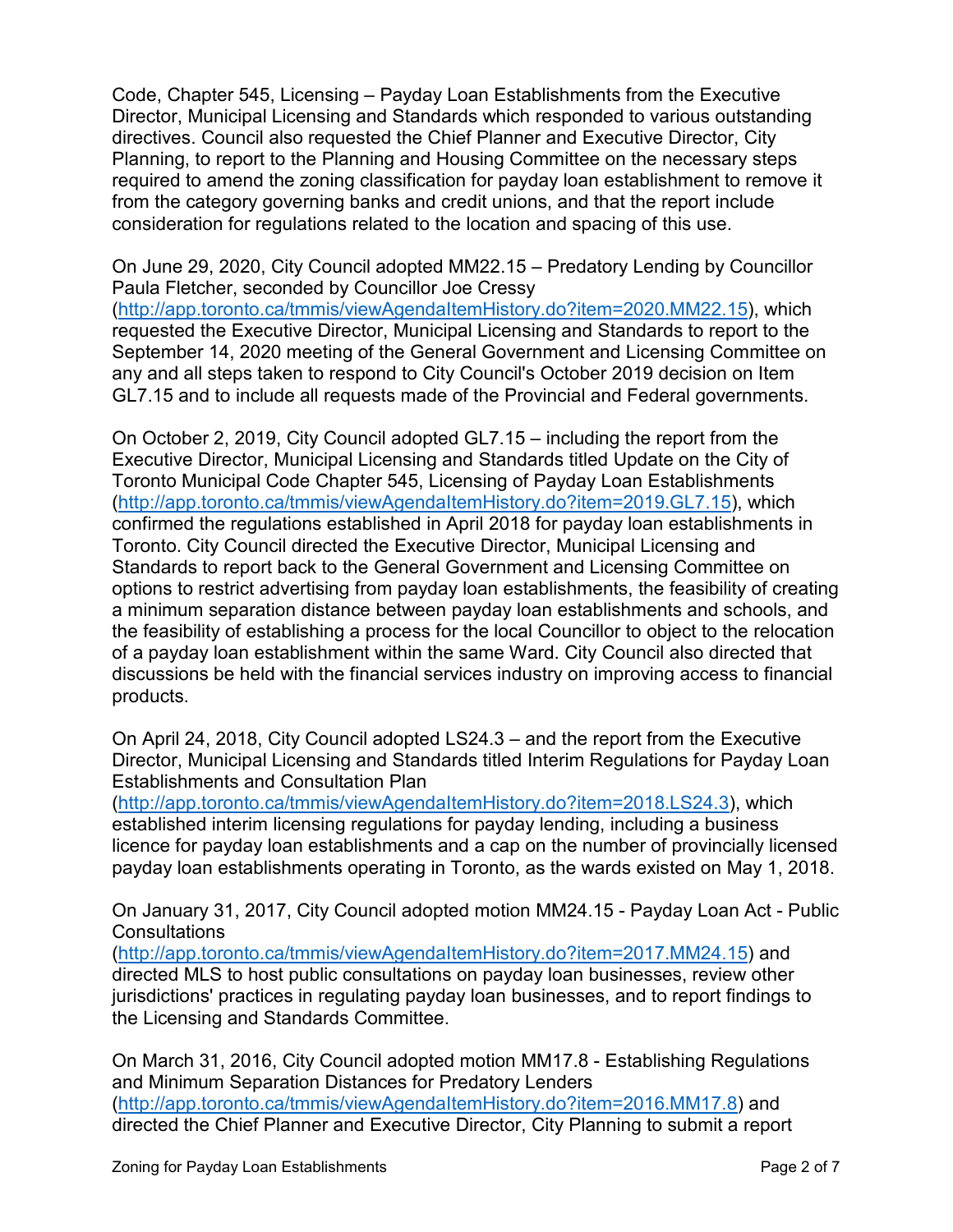outlining an appropriate approach to regulating new alternative financial services and requested the General Manager, Economic Development and Culture to convene and encourage regulated financial institutions to locate in all communities as well as to develop suitable services such as micro-credits. City Council also adopted recommendations to make requests of the Government of Canada and the Province of Ontario related to strengthening regulations and improving low-cost financial options.

# **COMMENTS**

# **Regulations for Payday Loan Establishments**

Through the Payday Loans Act, 2008, the Province of Ontario regulates the terms and conditions of payday loans (such as the cost of borrowing and interest rates), requires that payday lenders be provincially licensed, and prohibits certain predatory practices.

As of January 1, 2018, the Province of Ontario also provided municipalities with additional authority to regulate payday loan establishments through the Putting Consumers First Act, 2017. As a result of these changes, the City now has the authority to restrict the number and locations of payday loan establishments through business licensing.

The Putting Consumers First Act did not change the authority for municipalities to regulate payday loans through zoning. This authority still resides with Section 34 of the *Planning Act*.

# **City of Toronto**

#### *Licensing*

As a result of the new authority from the provincial government, changes to the City of Toronto Act (COTA) gave the City the authority to restrict the number and locations of payday loan establishments through business licensing.

In April 2018, the City established interim regulations for payday lending, including a business licence for payday loan establishments and a cap on the number of provincially licensed payday loan establishments that could operate in the city. The licensing regulations were confirmed by Council in October 2019, and updated in December 2020. The current licensing regime for payday loans in Toronto can be summarized as follows:

- The number of payday loan licences is limited to the number of payday loan establishments licensed by the Government of Ontario and operating in Toronto as of May 1, 2018;
- The total number of locations is limited to the total number of locations operating within a ward (as each ward exists on the day it comes into existence);
- Operators are prohibited from relocating on or 500 metres within Woodbine Racetrack (555 Rexdale Avenue, which is also the location of Casino Woodbine);
- Licensees are subject to the general provisions of Toronto Municipal Code, Chapter 545, Licensing, including a prohibition on the transfer or sale of their business licence. When a business closes, the business licence expires. As only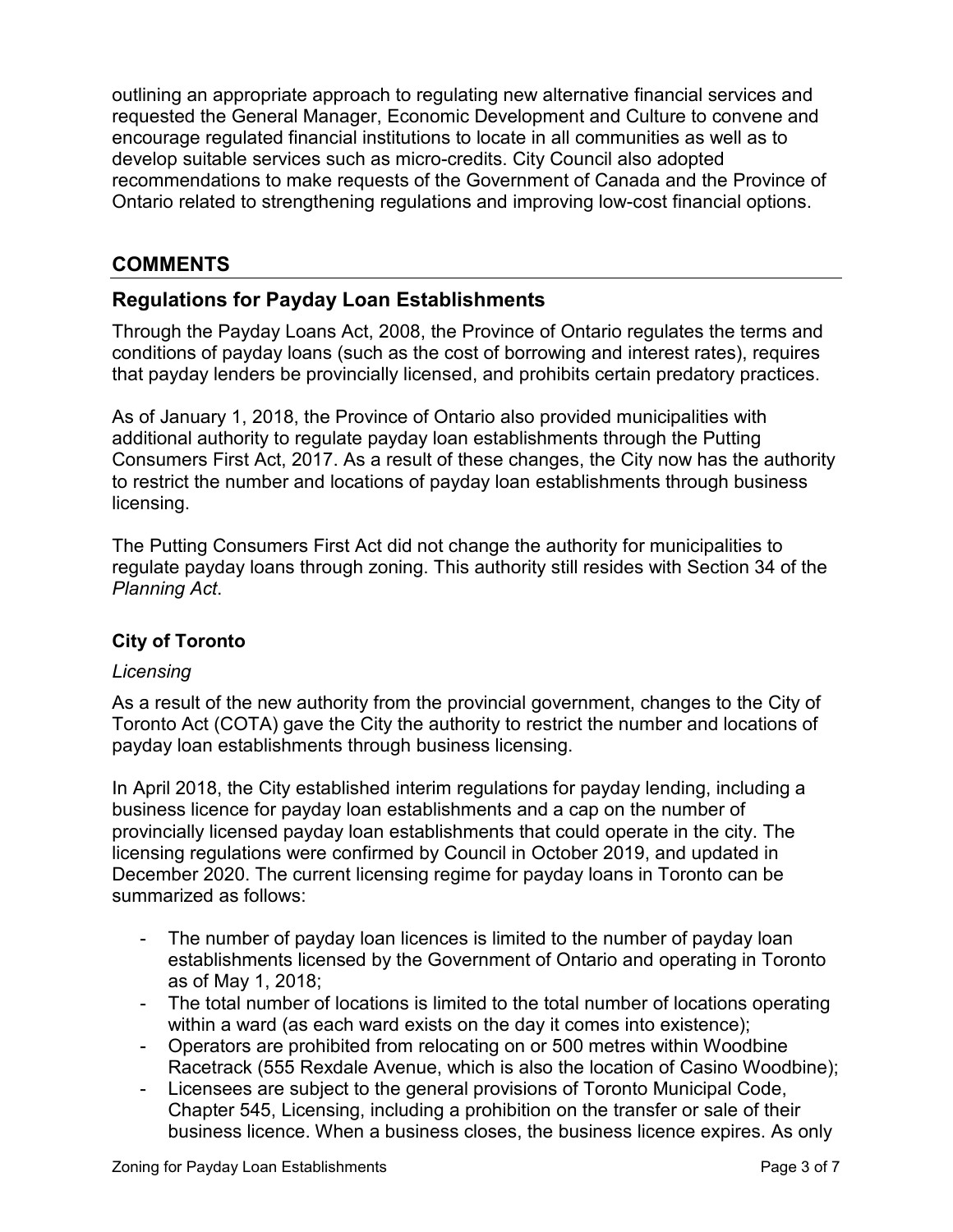licence renewals are issued, not new licences, the city-wide cap on the number of payday loan licences has declined from a city-wide total of 212 licences in May 2018 to 166 in December 2021.

#### *Zoning*

In Zoning By-law 569-2013, payday loan establishments fall under the defined term 'financial institution' which is defined as a "premises used to provide financial services to the public, other than exclusively through an automated banking machine." In addition to payday loan establishments, this definition includes traditional banks, and credit unions. Financial institution is a permitted use with no conditions in the CL, CR, CRE, EL, E and E zones, and with conditions in the RAC zone.

# **Consideration of Issues**

#### *Definition of Financial Institution*

City Planning staff were directed to consider the applicable land use term for payday loan establishments and to distinguish them from the defined term 'financial institution' which includes banks and credit unions.

The approach taken in the City's general Zoning By-law 569-2013 was to keep land use definitions broad. For example, the defined land use term retail store includes the sale of "goods" without needing to have unique terms for specific types of retail stores such as a pet store or a flower shop. New land use terms and definitions were only created when there was a need to regulate a use on the basis of its land use impacts. For example, a medical office is distinguished from an office on the basis that there was a need to regulate parking differently between the two uses, since medical offices tended to have a greater parking demand. In addition to parking, other examples of land use impacts are nuisance issues like noise and odours.

Section 34 of the *Planning Act* allows municipalities to pass zoning by-laws to regulate land on the basis of use and their impacts. It does not provide authority to regulate a business or product unless there are specific land use impacts for doing so. In order to create a separate land use term or definition for payday loan establishments, there would need to be a clear distinction between the land use impacts of a payday loan establishment and those of a traditional bank or credit union. The principal activity of a payday loan establishment is to provide financial services to the public, which is the same as the principal activity of a bank or credit union. These uses all involve the public attending the business in person to participate in a financial transaction. The distinction in the uses is with respect to the type of financial products and services offered, but not the land use activity. Given that the activities in each of these land uses are the same, it follows that there are also no discernible land use impacts between a payday loan establishment and other more traditional financial institutions such as banks. The lack of distinction between the activities that take place in each of these uses would also likely create enforcement issues. Therefore staff are not recommending that payday loan establishments be distinguished from the existing defined term financial institution.

City Planning provided a similar opinion in recent years with respect to the use of the zoning by-law to regulate the sale of firearms and marihuana. In both of these cases,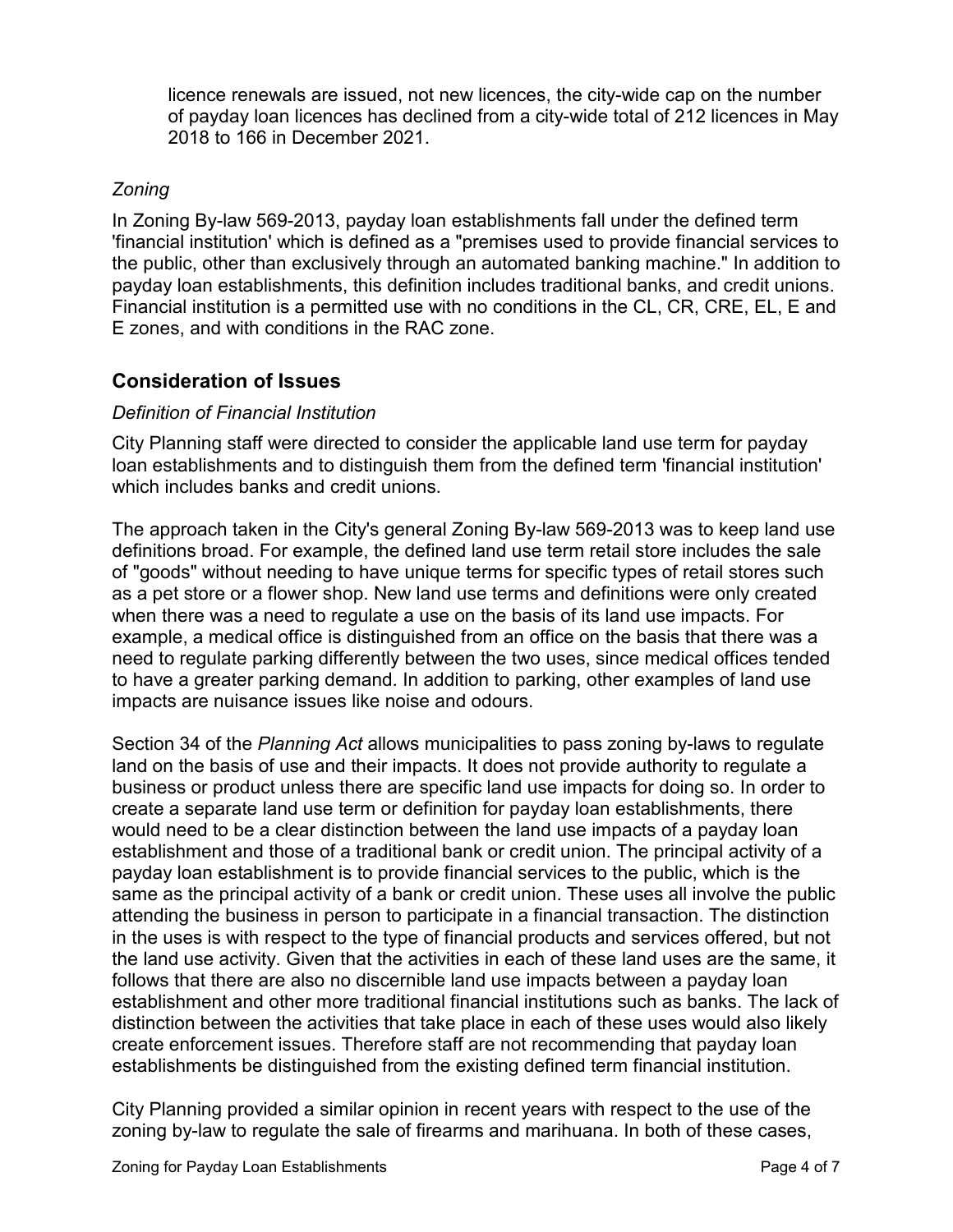there were no discernible land use impacts to distinguish these as a separate land use that should be regulated separately from a retail store.

#### *Regulations for Location and Spacing*

In addition to the creation of a separate land use term in zoning for payday loan establishment, staff were also directed to consider regulations related to the location and spacing of this use.

Zoning regulations such as location or spacing of a use would need to be based on land use impacts. As discussed above, the land use impacts for a payday loan establishment are not discernible from those of a bank or credit union, where clients attend the establishment to complete financial transactions. Therefore, the question about regulating the location and spacing would be one that applies to all financial institutions.

Minimum separation distances and caps on the maximum number of establishments in a given area have been previously used in zoning for a wide range of uses. These types of regulations are often arbitrary and difficult to support with solid planning rationale. They should only be applied to a use where they can address specific land use impacts, such as separation of industrial operations for the purpose of blast impact protection.

Staff have previously reported on the potential to use minimum separation distances to regulate payday loan establishments. The staff report adopted by City Council on December 16, 2020 (see item GL19.3 in the Decision History above), summarizes the consideration of separation distances as follows:

"In consultation with City Planning and SDFA, staff determined that additional minimum separation distances between payday loan establishments and schools are not recommended as there is insufficient evidence to suggest they accomplish greater consumer protection…. While separation distances could reduce the number of payday loan establishments over the longer term, they do not address the consumer's need for credit. Research has shown that the ease, simplicity, and speed with which consumers can access a payday loan are strong factors in determining where and how consumers elect to borrow. When additional cost and travel time are factored in, a consumer may find greater appeal in more convenient, but financially riskier alternatives. For example, restricting consumers' access to brick and mortar establishments may compel some consumers to borrow online and inadvertently borrow from an unlicensed lender."

City Planning is not recommending the use of either separation distances or caps for financial institutions in the zoning by-law, since there are no land use impacts that would be addressed by doing so. In addition, if the City were to regulate payday loan establishments through its zoning by-law, the *Planning Act* also provides opportunity for operators to amend zoning by-law land use permissions or restrictions, as well as the applicable development standards in the zoning by-law. This can be achieved through zoning by-law amendments or Committee of Adjustment variances. It should also be noted that if zoning regulations were to include separation distances or caps, these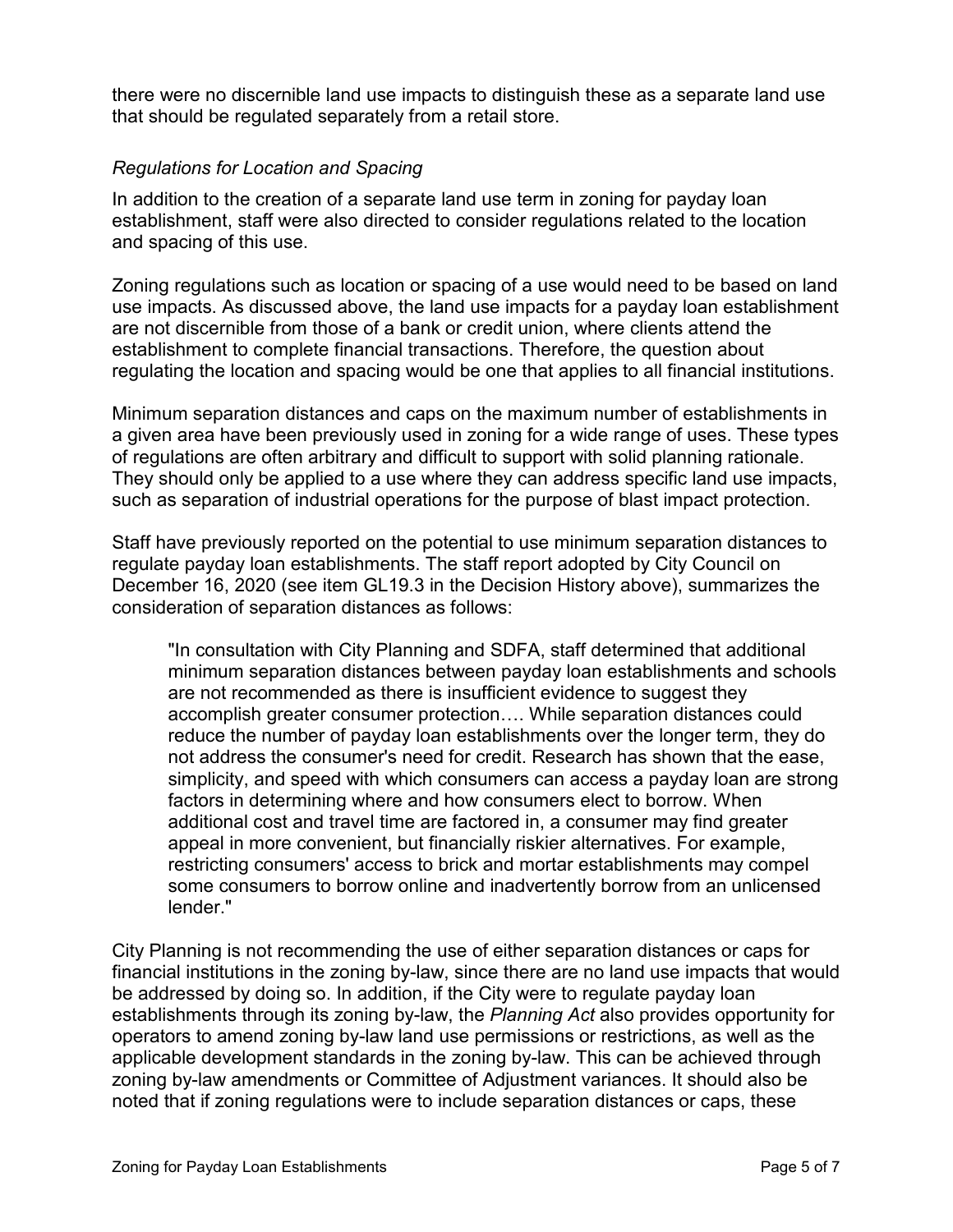could not be applied retroactively against existing establishments, and therefore would only apply to new establishments.

Since the introduction in May 2018 of the cap on the number of licenses and locations, and the restriction on the transfer or sale of payday loan licences in the new licensing regime, the number of payday loan establishments in the city has decreased by over 20%. It is likely that this reduction through attrition will continue over time, making additional locational restrictions beyond what is already included in the licensing by-law, unnecessary.

#### *Other City Actions on Payday Loan Establishments*

In addition to the licensing of payday loan establishments, which has resulted in fewer establishments across the city, the City is also taking the following actions to continue addressing the potential socio-economic impacts of payday loan establishments and improve consumer protection:

- City Council requests to the Federal Government around: lowering the maximum interest rate in the Criminal Code of Canada, and encouraging the development of low-cost alternatives.
- City Council requests to the Government of Ontario around: strengthening regulations regarding advertising of payday loans, strengthening enforcement of online payday lending, and developing new regulations for high-cost installment loans.
- Social Development, Finance and Administration Division is exploring options to advance the development of low-cost and accessible financial products as part of the Poverty Reduction Strategy 2019-2022 Action Plan.

# *Equity*

The negative economic pressures of the COVID-19 pandemic have had a disproportionate impact on Indigenous and equity-seeking communities, who are already more likely to be in poverty. Research shows that vulnerable households are more likely to use payday loans, typically in emergency situations and to pay necessary expenses.

Despite this, many communities do not have access to traditional financial services. Residents who cannot access traditional financial services often turn to payday loans as they lack suitable alternative options.

Additional restrictions on where payday loans can locate, may result in additional cost and travel time which could lead to consumers turning to more convenient, but riskier alternatives such as borrowing from an unlicensed lender online.

The City's current approach to regulating payday loan establishments through licensing balances the demand for payday loans, with the need for consumer protection. In addition, the Social Development, Finance and Administration Division is exploring options to advance the development of low-cost and accessible financial products as part of the Poverty Reduction Strategy 2019-2022 Action Plan.